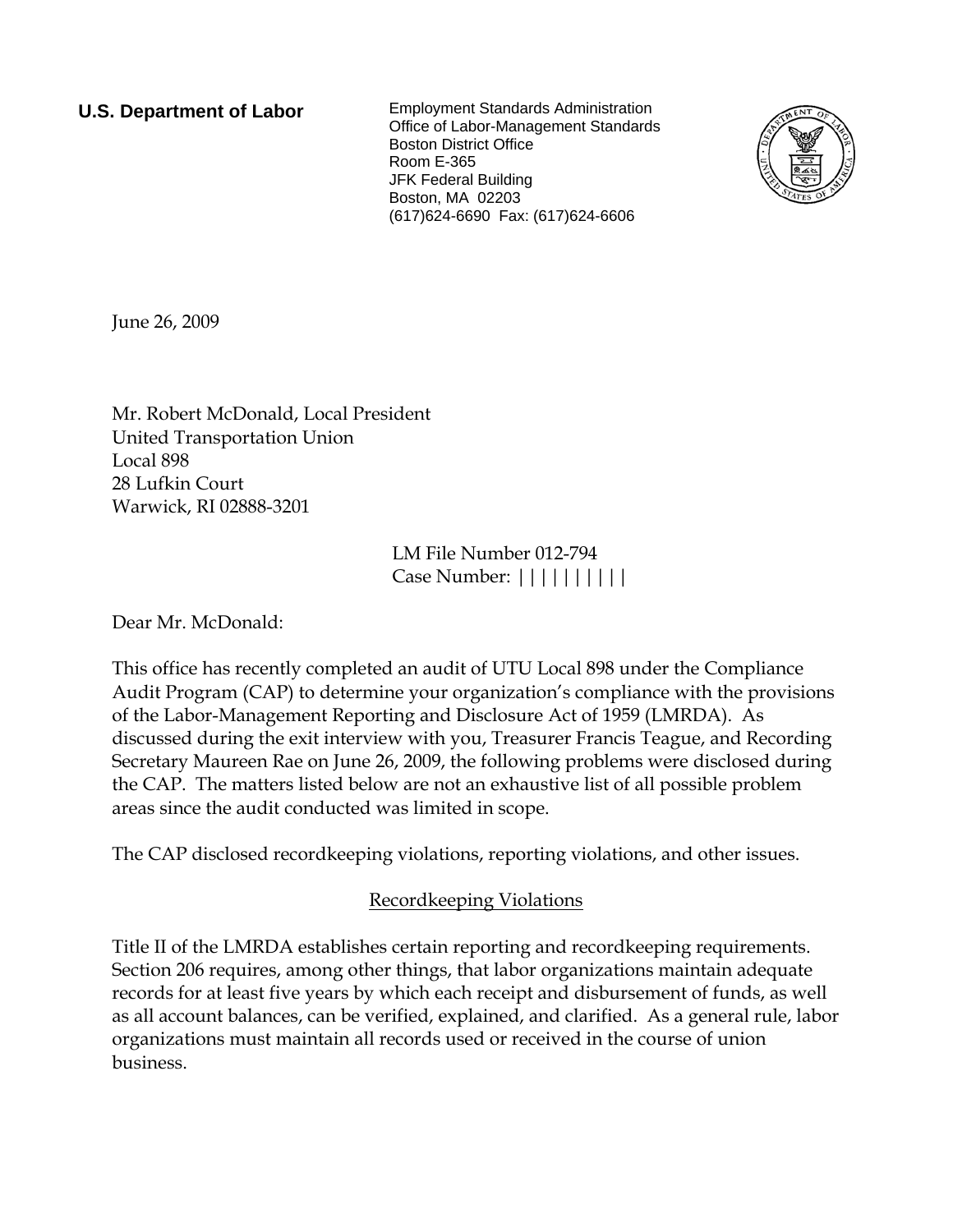Mr. Robert McDonald June 26, 2009 Page 2 of 7

For disbursements, this includes not only original bills, invoices, receipts, vouchers, and applicable resolutions, but also documentation showing the nature of the union business requiring the disbursement, the goods or services received, and the identity of the recipient(s) of the goods or services. In most instances, this documentation requirement can be satisfied with a sufficiently descriptive expense receipt or invoice. If an expense receipt is not sufficiently descriptive, a union officer or employee should write a note on it providing the additional information. For money it receives, the labor organization must keep at least one record showing the date, amount, purpose, and source of that money. The labor organization must also retain bank records for all accounts.

The audit of Local 898's 2007 records revealed the following recordkeeping violations:

1. General Reimbursed Expenses

Local 898 did not retain adequate documentation for reimbursed expenses incurred by union officers totaling at least \$1,100. For example, reimbursements for grievance case expenses, cell phone expenses, and election expenses did not have any documentation to verify the expenses incurred.

As previously noted above, labor organizations must retain original receipts, bills, and vouchers for all disbursements. The president and treasurer (or corresponding principal officers) of your union, who are required to sign your union's LM report, are responsible for properly maintaining union records.

## 2. Other Expenses

Local 898 did not retain adequate documentation for local expenses totaling at least \$1,950. These expenses included: local donations and office and administrative expenses such as internet service and meeting expenses.

As previously noted above, labor organizations must retain original receipts, bills, and vouchers for all disbursements. The president and treasurer (or corresponding principal officers) of your union, who are required to sign your union's LM report, are responsible for properly maintaining union records.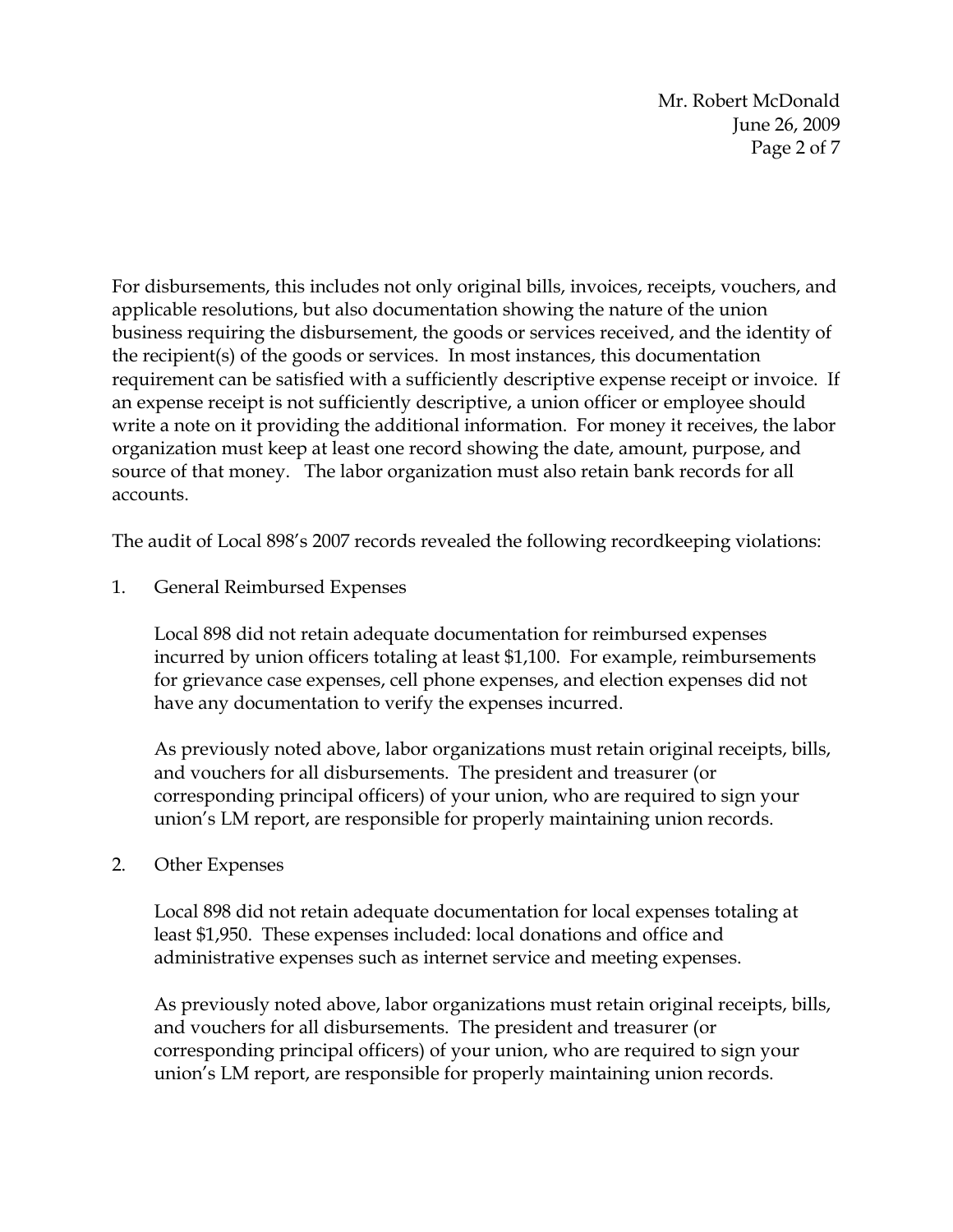Mr. Robert McDonald June 26, 2009 Page 3 of 7

## 3. Lost Wages

Local 898 did not retain adequate documentation for lost wage reimbursement payments to President Robert McDonald, Treasurer Francis Teague, Local Chairman Donald Wheaton, and Alternate Delegate Paul Battista totaling at least \$10,100. The union must maintain records in support of lost wage claims that identify each date lost wages were incurred, the number of hours lost on each date, the applicable rate of pay, and a description of the union business conducted. The OLMS audit found that Local 898 did not retain any documentation for lost wage reimbursements paid.

During the exit interview, I provided a sample of an expense voucher Local 898 may use to satisfy this requirement. The sample identifies the type of information and documentation that the local must maintain for lost wages and other officer expenses.

## 4. Local Receipts

Local 898 did not retain adequate documentation for local receipts totaling at least \$8,400. These receipts included dues payments received during the fiscal year ending December 31, 2007.

As previously noted above, labor organizations must retain at least one record showing the date, amount, purpose, and source of money received. The president and treasurer of your union, who are required to sign your union's LM report, are responsible for properly maintaining union records.

## 5. Receipt Dates not Recorded

Entries in Local 898's receipts journal reflect the date the union deposited money, but not the date money was received. Union receipts records must show the date of receipt. The date of receipt is required to verify, explain, or clarify amounts required to be reported in Statement B (Receipts and Disbursements) of the LM-3. The LM-3 instructions for Statement B state that the labor organization must record receipts when it actually receives money and disbursements when it actually pays out money. Failure to record the date money was received could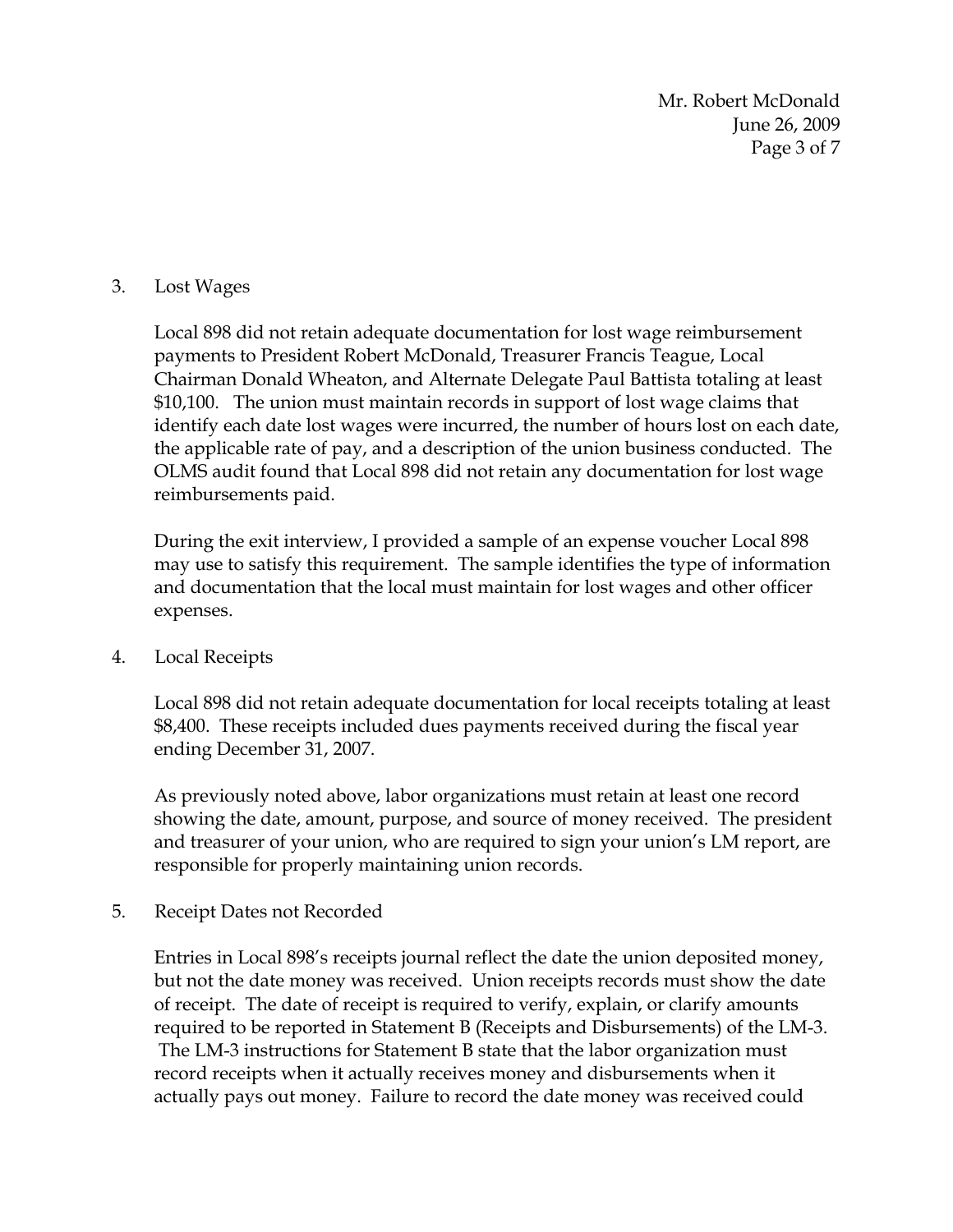result in the union reporting some receipts for a different year than when it actually received them.

6. Failure to Account for Receipts

Local 898's receipts records listed at least \$125 in receipts that were received from the United Transportation Union International Office, however, documentation verifying the deposit or disbursement of the receipt was not retained. All union receipts must be accounted for with adequate documentation to verify the deposit of a receipt or expenditure of a receipt for union expenses.

7. Information not Recorded in Meeting Minutes

Section VI of the By-laws for the United Transportation Union Local 898, dated June 9, 2006, requires that disbursements of local funds, except as already approved in the by-laws, need to be approved by the local membership at a regularly scheduled meeting prior to the disbursement. However, the minutes of the meetings do not contain any reference to expense payments over the by-laws monthly limit for Local Chairman Donald Wheaton and advanced salary payments received by Treasurer Francis Teague during the fiscal year ending December 31, 2007. Minutes of all membership or executive board meetings must report any disbursement authorizations made at those meetings.

The proper maintenance of union records is the personal responsibility of the individuals who are required to file Local 898's LM report. You should be aware that under the provisions of Section 209(a) of the LMRDA and Section 3571 of Title 18 of the U.S. Code, willful failure to maintain records can result in a fine of up to \$100,000 or imprisonment for not more than one year, or both. Under the provisions of Section 209(c) of the LMRDA and Section 3571 of Title 18 of the U.S. Code, willful destruction or falsification of records can result in a fine of up to \$100,000 or imprisonment for not more than one year, or both. The penalties provided in Section 209(c) and Section 3571 of Title 18 apply to any person who caused the violations, not just the individuals who are responsible for filing the union's LM report.

Based on your assurance that Local 898 will retain adequate documentation in the future, OLMS will take no further enforcement action at this time regarding the above violations.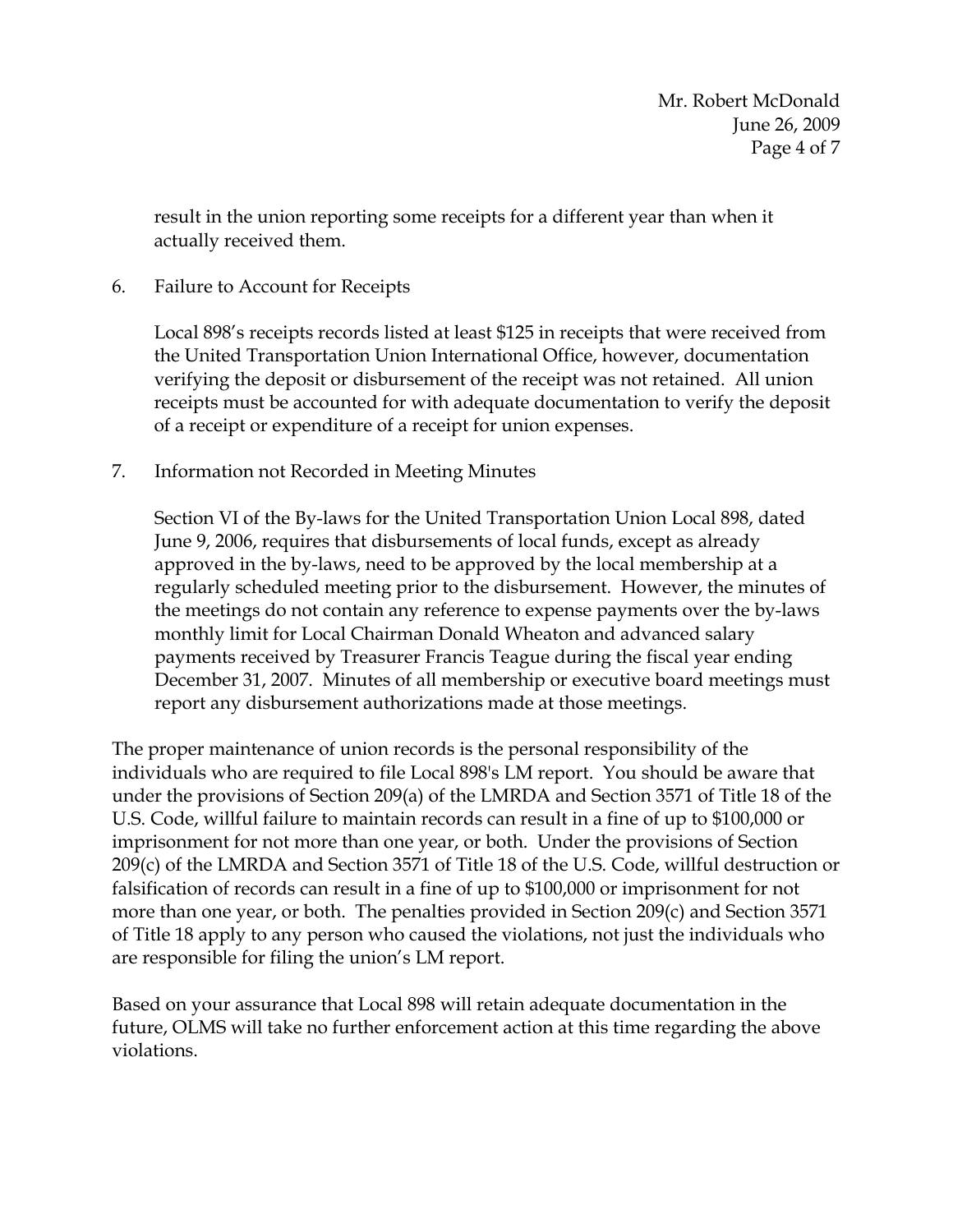Mr. Robert McDonald June 26, 2009 Page 5 of 7

## Reporting Violations

The audit disclosed a violation of LMRDA Section 201(b), which requires labor organizations to file annual financial reports accurately disclosing their financial condition and operations. The Labor Organization Annual Report (Form LM-3) filed by Local 898 for fiscal year ending December 31, 2007, was deficient in the following areas:

1. Disbursements to Officers

Local 898 did not include some reimbursements to officers totaling at least \$100 in the amounts reported Item 24 (All Officers and Disbursements to Officers). It appears the union erroneously reported these payments in Item 48 (Office and Administrative Expense).

The union must report most direct disbursements to Local 898 officers and some indirect disbursements made on behalf of its officers in Item 24. A "direct disbursement" to an officer is a payment made to an officer in the form of cash, property, goods, services, or other things of value. See the instructions for Item 24 for a discussion of certain direct disbursements to officers that do not have to be reported in Item 24. An "indirect disbursement" to an officer is a payment to another party (including a credit card company) for cash, property, goods, services, or other things of value received by or on behalf of an officer. However, indirect disbursements for temporary lodging (such as a union check issued to a hotel) or for transportation by a public carrier (such as an airline) for an officer traveling on union business should be reported in Item 48 (Office and Administrative Expense).

2. Failure to Report Receipts

Local 898 did not report at least \$125 in receipts received during the fiscal year ending December 31, 2007, in Statement B. The Statement B instructions state that receipts must be recorded when money is actually received by the labor organization.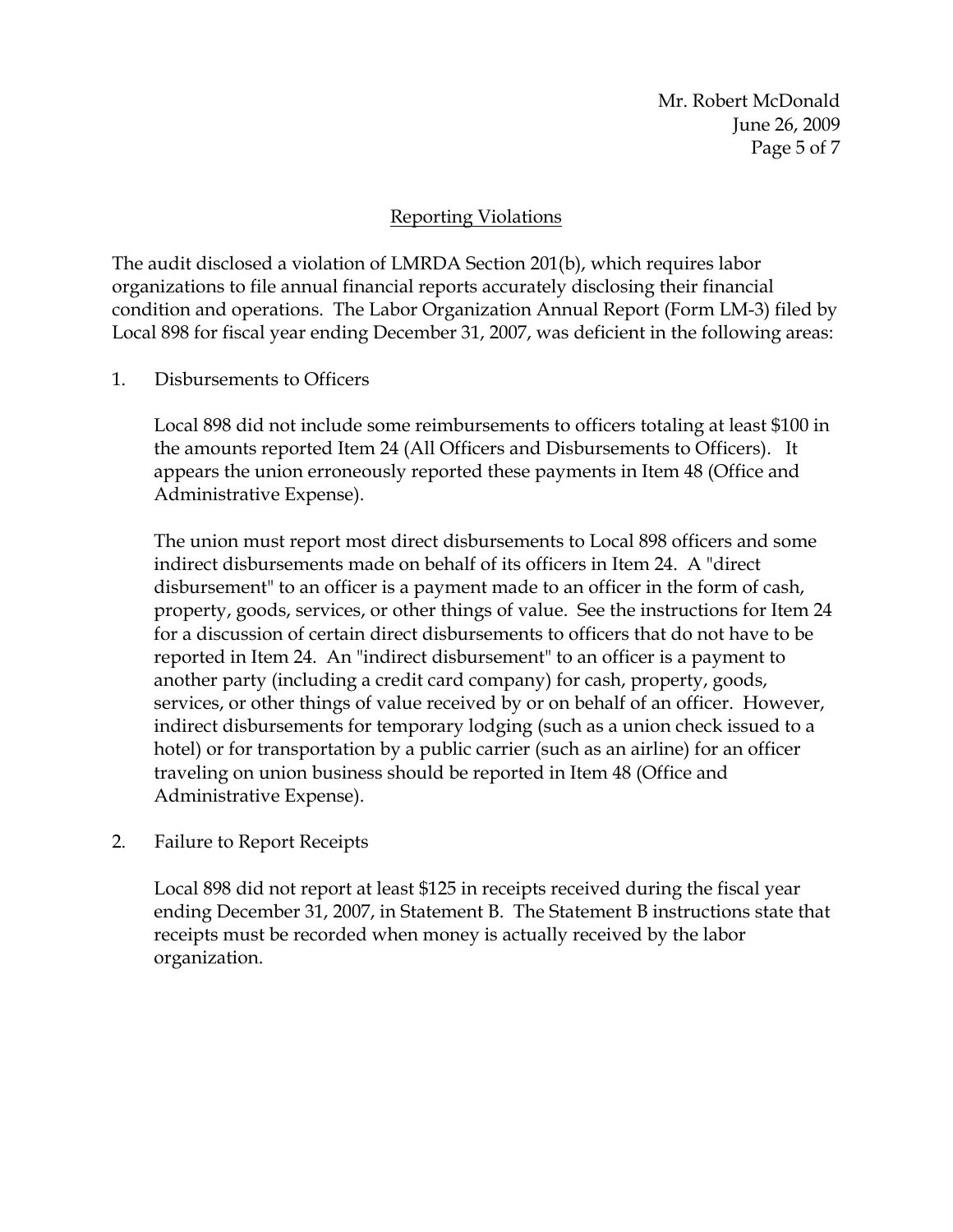Mr. Robert McDonald June 26, 2009 Page 6 of 7

3. Failure to File Bylaws

The audit disclosed a violation of LMRDA Section 201(a), which requires that a union submit a copy of its revised constitution and bylaws with its LM report when it makes changes to its constitution or bylaws. Local 898 amended its constitution and bylaws in 2006, but did not file a copy with its LM report for that year.

Local 898 has now filed a copy of its constitution and bylaws.

I am not requiring that Local 898 file an amended LM report for 2007 to correct the deficient items, but Local 898 has agreed to properly report the deficient items on all future reports it files with OLMS.

#### Other Issues

#### 1. Retention of Unused and Voided Checks

Local 898 did not maintain an unused check for the fiscal year ending December 31, 2007. The local did not list the unused check in the local's disbursement journal nor use or void the check. Also, Local 898 did not maintain its voided checks for the fiscal year ending December 31, 2007. All voided and unused checks should be retained by the local. OLMS recommends that Local 898 review these procedures to improve internal control of union funds.

## 2. Signing Blank Checks

During the audit, you and Treasurer Francis Teague advised that President Robert McDonald signs blank checks. Your union's bylaws require that all checks be signed by the president and treasurer. The two signature requirement is an effective internal control of union funds. Its purpose is to attest to the authenticity of a completed document already signed. However, signing a blank check in advance does not attest to the authenticity of a completed check, and negates the purpose of the two signature requirement. OLMS recommends that Local 898 review these procedures to improve internal control of union funds.